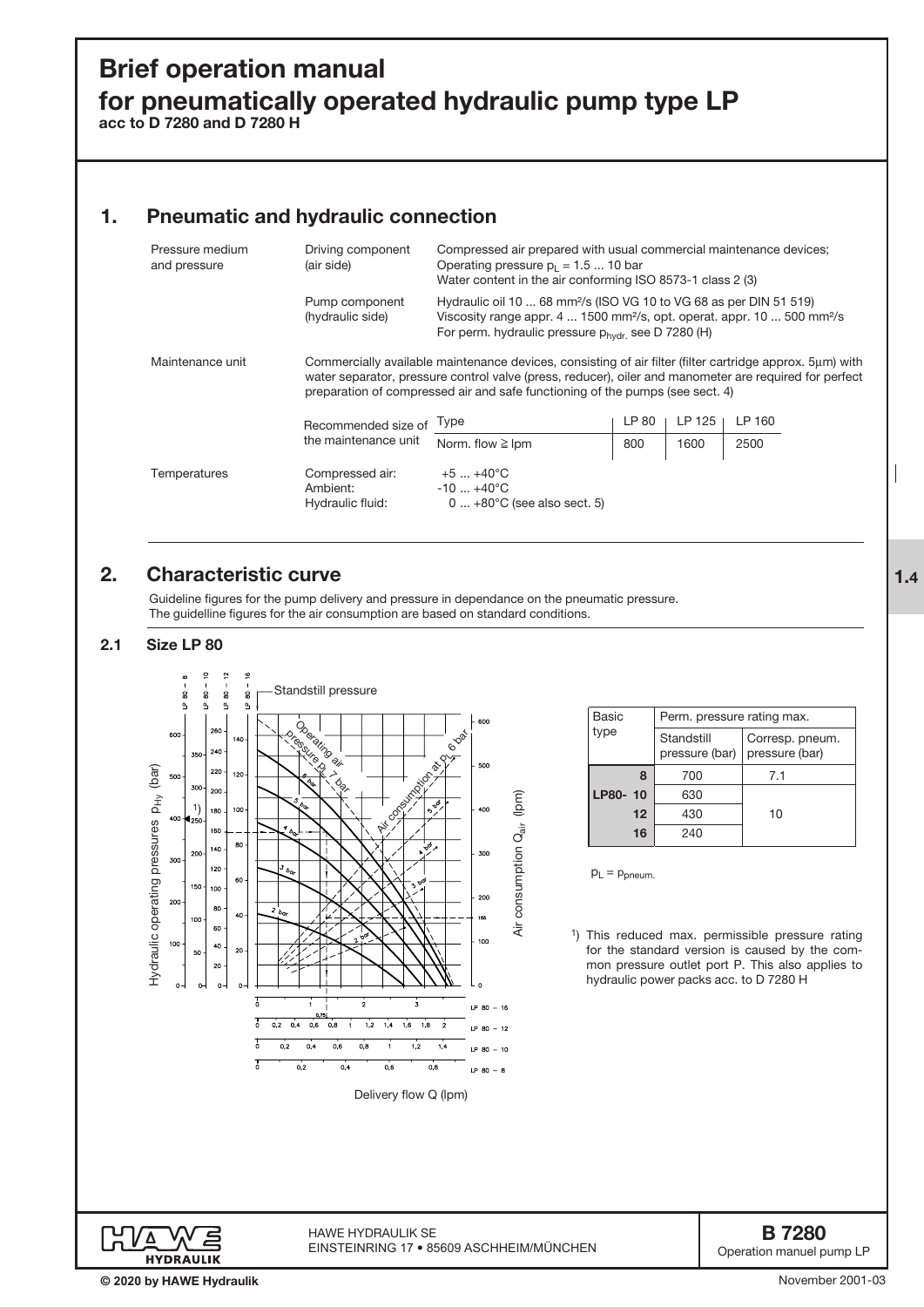

#### 2.3 Size LP 160



| Basic    | Perm. pressure rating max.   |                                   |  |  |
|----------|------------------------------|-----------------------------------|--|--|
| type     | Standstill<br>pressure (bar) | Corresp. pneum.<br>pressure (bar) |  |  |
| 8        | 700/(1500) <sup>2</sup> )    | $1.8/(3.8)^2$                     |  |  |
| 10       | 700/(1500) 2)                | $2.8/(5.9)$ <sup>2</sup> )        |  |  |
| 12       |                              | 4                                 |  |  |
| LP160-16 | 700                          | 7.1                               |  |  |
| 18       |                              | 9.2                               |  |  |
| 20       | 620                          | 10                                |  |  |
| 25       | 390                          |                                   |  |  |
| 30       | 265                          |                                   |  |  |

 $p_L = p_{pneum}$ .

- 1) This reduced max. permissible pressure rating for the standard version is caused by the common pressure outlet port P. This also applies to hydraulic power packs acc. to D 7280 H
- 2) For the max. permissible pressure for version ..-8E and ...-10E (without piping)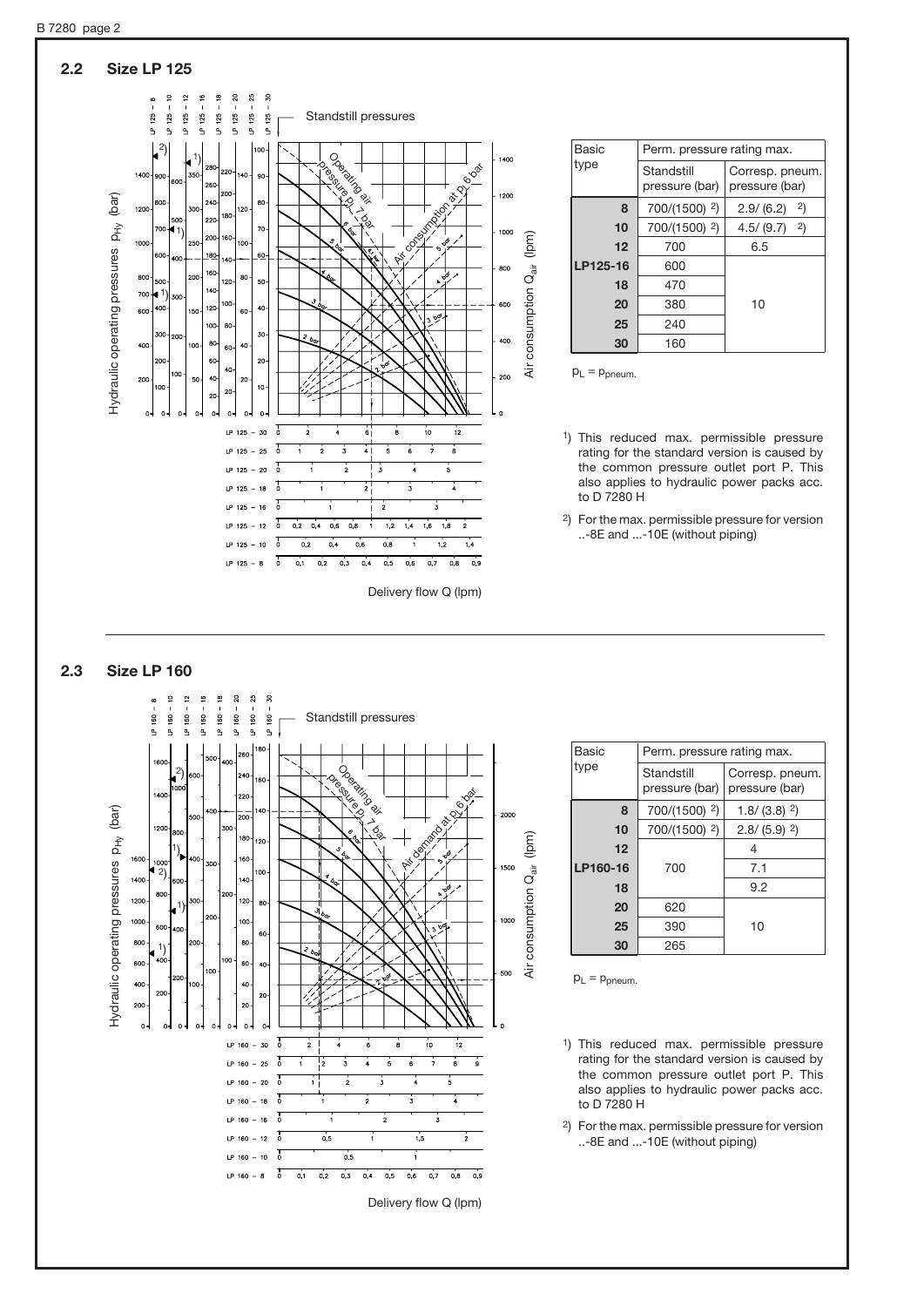### 3. Mounting instruction

Installation position like illustrated in the dimensional drawings (i.e. suction ports down, pressure ports and muffler up) as this eases automatic bleeding of the hydraulic pump elements. A lateral or downward orientation is also possible, see sect. 3.2.2).

#### 3.1 Installation in customer-furnished oil tanks



#### 3.2 Installation outside an oil tank

Position the pump in such a way that the oil level is always within the area of the upper half of the pump or higher. The pump should not be installed at a position where it is permanently above the fluid level. This would involve use of foot valves to prevent the suction pipe from running emty during prolonged stand-still periods. Place the opening of the return pipe below the lowest expected oil level. The suction pipes must be well sealed (see also section 5.3).

#### 3.2.1 Usual arrangement, with pump in factory adjusted original condition

Two possible fastening methods (for fastening thread, see section 3.2.3)

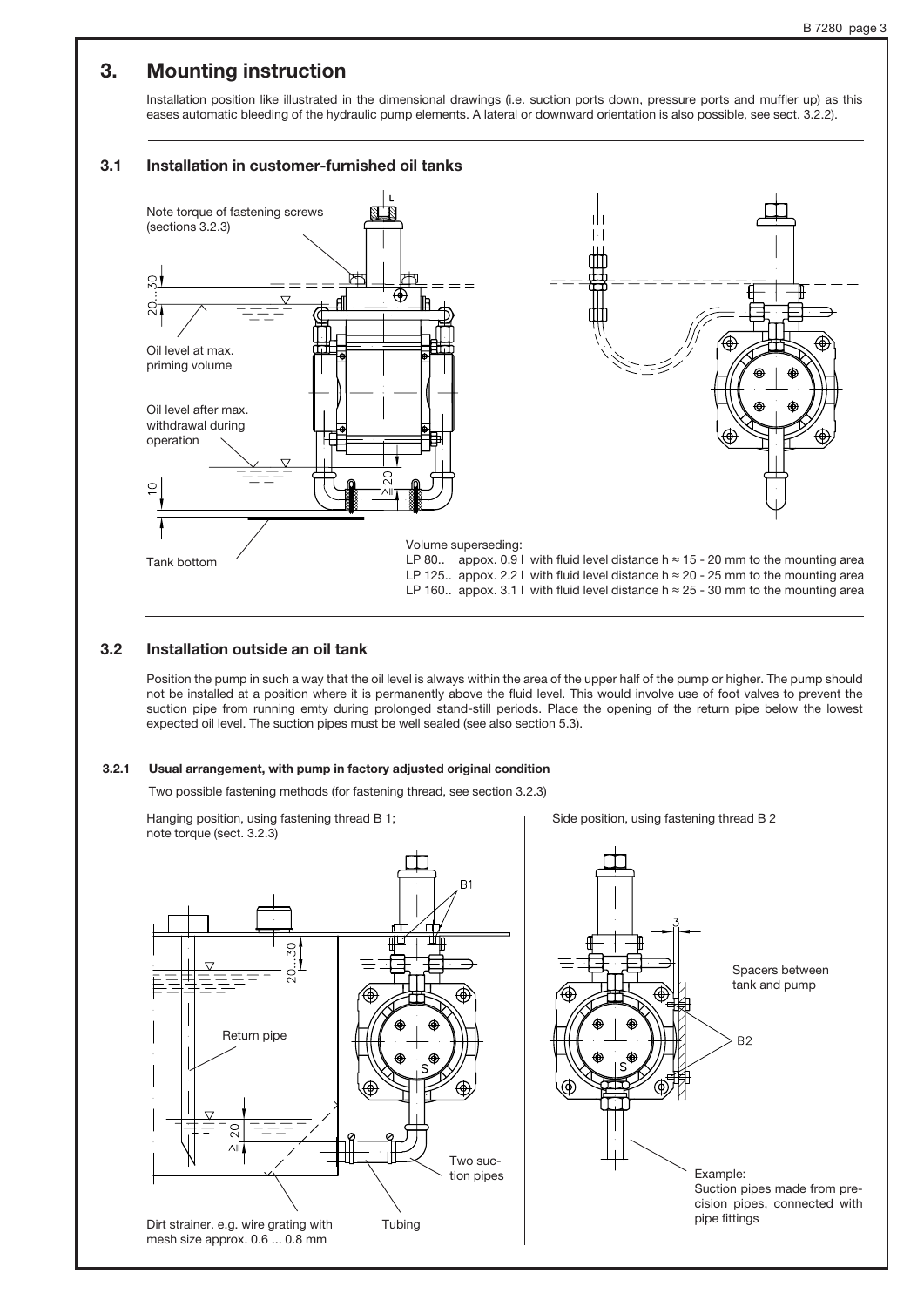### 3.2.2 Silencer position horizontal or downward

While taking into consideration the best position for the suction pipes, or in special operating circumstances as in sect. 5, the pump cylinders can be turned by 90 $^{\circ}$  in to different positions after loosening the screws  $\circledR$ .

Restriction for LP 80: The pump can only be installed laterally like in illustration a) as complete unit (state of delivery). It is not possible to rotate the hydraulic cylinders in relation to the pneumatic cylinder. The other installations like illustration b or below are not possible due to design reasons.

Pump position with horizontal suction connection a) Pump, as assembled by HAWE

Pump position with suction connection entering vertically from bottom to top

Pump mounted with cylinders turned by 180°





b) Pump mounted with cylinders turned by 90°



Spacers between tank and pump

#### 3.2.3 Dimensions for mounting and piping

|             | Fastening thread<br>B 1 | <b>B2</b>    | Max. torque<br>(Nm) | Compressed<br>air connection<br>(BSPP) | Pressure<br>port<br>P1/P2 (BSPP) | Suction<br>port (BSPP) |
|-------------|-------------------------|--------------|---------------------|----------------------------------------|----------------------------------|------------------------|
| <b>LP80</b> | M8,15 deep              | $M6,12$ deep | 19                  | G1/4                                   | G1/4                             | G <sub>3/8</sub>       |
| LP 125 8-16 | M8.15 deep              | $M6.12$ deep | 23                  | G <sub>3/8</sub>                       | G1/4                             | G <sub>1/2</sub>       |
| 18-30       |                         |              |                     |                                        | G <sub>3/8</sub>                 |                        |
| LP 160 8-16 | M8,15 deep              | M8,15 deep   | 23                  | G <sub>1/2</sub>                       | G <sub>1/4</sub>                 | G <sub>1/2</sub>       |
| 18-30       |                         |              |                     |                                        | G <sub>3/8</sub>                 |                        |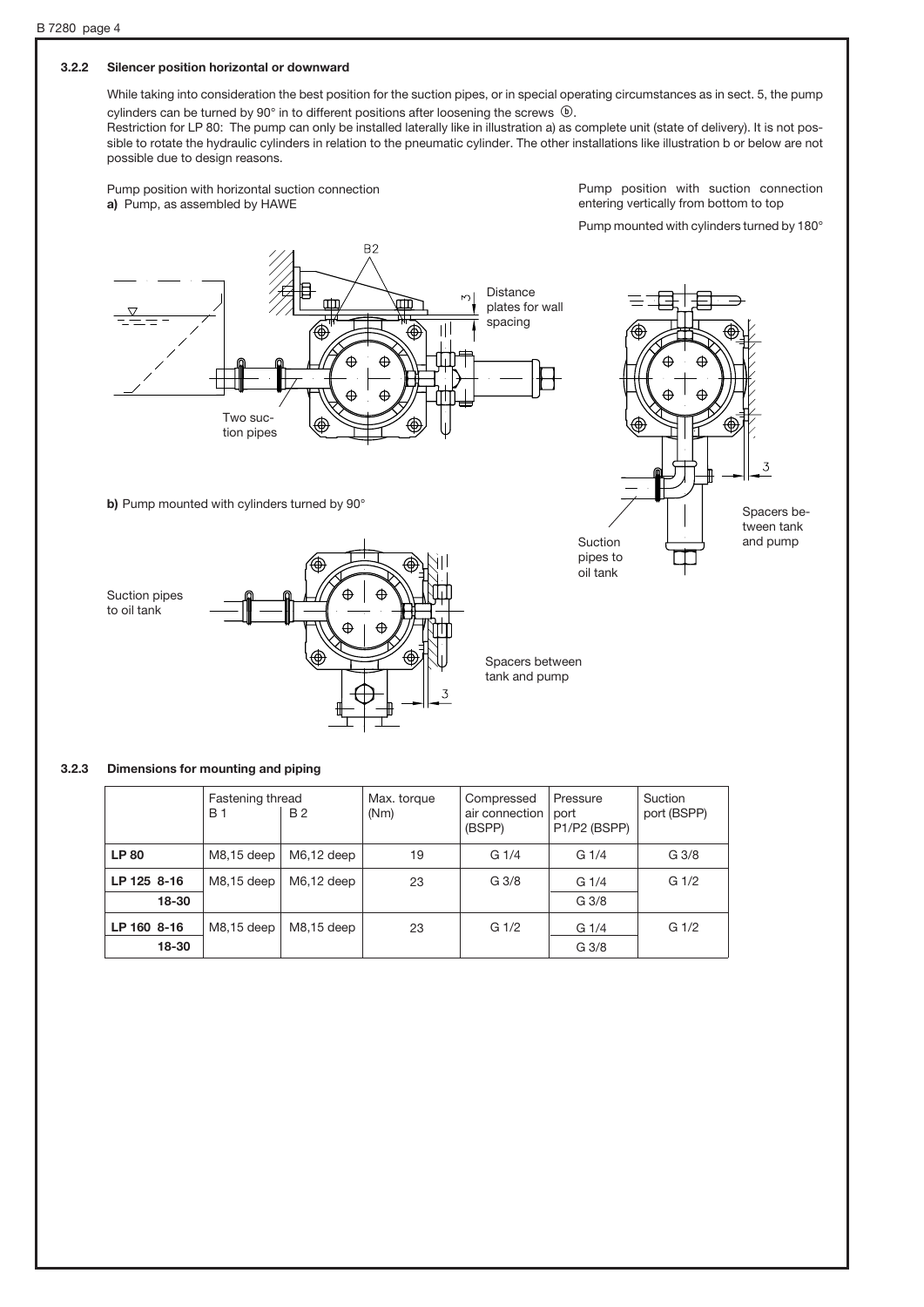# 4. Compressed air connection and initial operation



- 1. Set the pressure reducing valve on the maintenance unit to the lowest supply air pressure (approx. 1.5 bar). The air start valve should be on stop.
- 2. Loosen the pressure pipe at the consumer sufficiently so that enclosed air can escape. Open the air start valve and wait for the oil to come.
- 3. Air start valve on stop. Tighten the pressure pipe, and after starting the pump again, pressurize the unloaded consumer several times and move it to and fro. Then turn the pressure reducing valve up as in 1 to required supply air pressure (step by step if necessary), unit the desired end pressure, e.g. standstill pressure, is shown on the manometer of the pressure pipe to the hydraulic consumer.

The maintenance unit in the compressed air supply pipe is obligatory, since it alone ensures smooth operation by filtering, moisture separation and oil ing (= preperation of compressed air). It has a pressure reducing valve to limit the air pressure, which is necessary on the hydraulic side to fix the standstill pressure.

Attention: Observe the max. air pressure rating for air pumps piped by HAWE!

A pressure reducing valve has to be used when the pump is supplied via compressed air cylinders. The pumps type LP do not feature any pressure valve on the pneumatic side!



Any industrial standard hydraulic oil (ISO VG 10) or spindle oil (ISO VG 5 to 10) may be used in the pneumatic maintenance unit. The dynamic seals of piloting and main plunger of the reversal control valve should be lubed regularily when connected to oil-free pneumatics and frequent every-day use is intended. Suited are longterm lubes e.g. Autol TOP 2000 from Co. Autol, Paradiesstraße 14, D-97080 Würzburg.

The maintenance intervalls depend on the indivdual operation conditions e.g. a 3-4 month interval for 3-shift permanent operation. See also notes in sect. 5



<sup>2</sup> Push out the main plunger (any side) the sleeve remains in the housing. Lube the visible sections of the O-rings. Reinstall the plunger in the housing (sleeve).

- <sup>3</sup> Reinstall the cover plate including O-rings.
- > Remove the tapped plugs including the copper seal rings.
- ? Push the piloting plunger (any side) out of the housing. Lube the visible sections of the O-rings. Reinstall the plunger in the housing.
- @ Reinstall the tapped plugs including the copper seal rings.
- 1) Industrial standard pneumatic reducers can be installed at port L, if the thread of port A at the pneumatic directional valve and port L at the air driven pump type LP are differing. The largest possible diameter for the air line should be used always.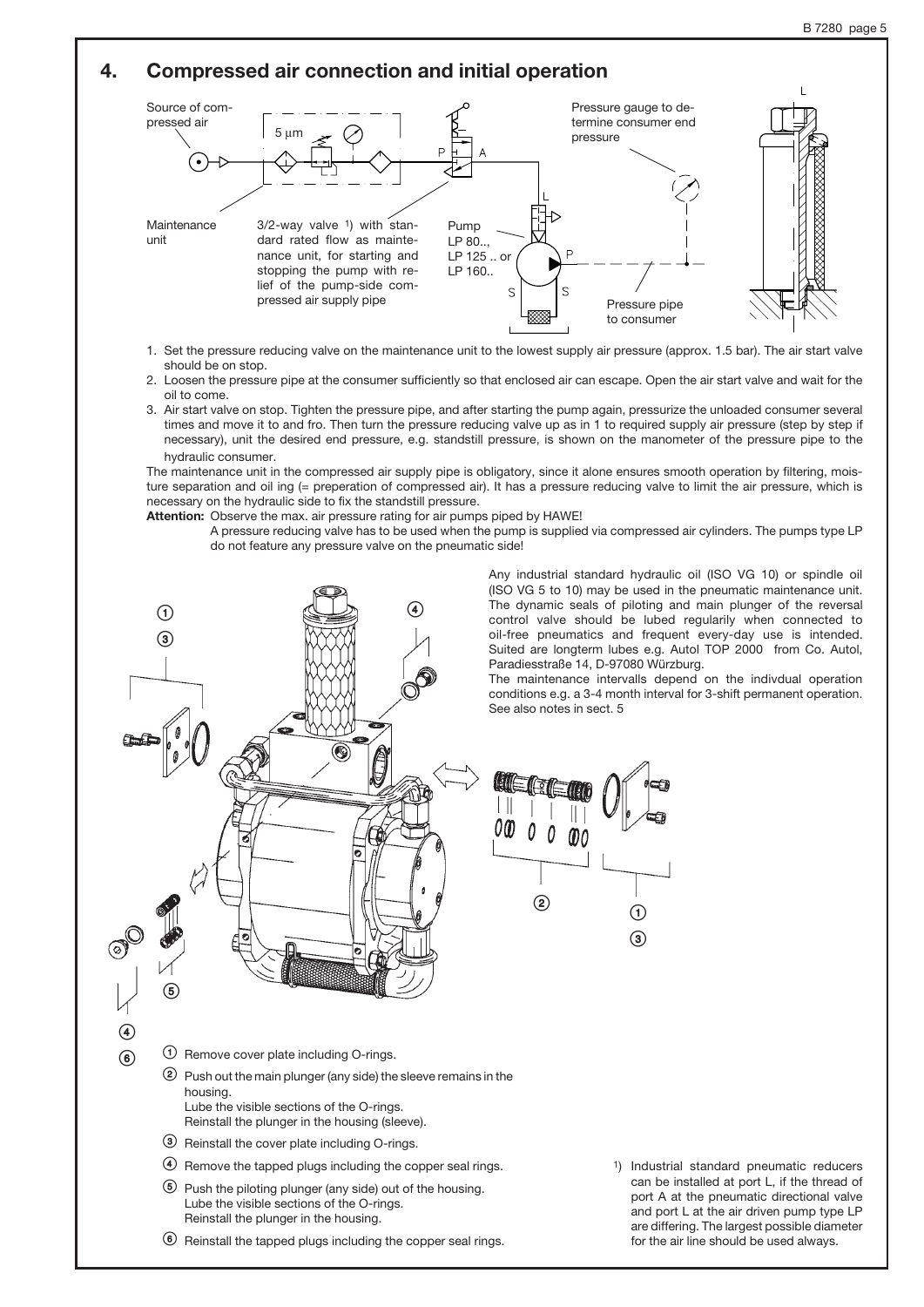## 5. Supplementing note for prolonged operation periods

Any pressurized gas (or gas mixture) will cool down due to the thermodynamic regularity, when decompressed suddenly (adiabatic). This will cause also cool down of the surrounding material where the decompression happens and where the gas is routed through. The stand still periods during normal usual working cycles are usually sufficient that these components come to ambient temperature again.

But white frost or internal icing may occur (dep. on the moisture in the compressed air), when the pump is running for prolonged periods. This effect is also visible at other pneumatic tools where the working speed is cut down and even stand-still is caused by iced control elements. Pumps type LP are prone to such malfunction when permanently operated for more than 20 minutes and air pressure is higher than 4 bar. A good preventive measure is adding anti-freeze-lubricant (like for truck brakes) in the service unit of the compressed air. This will cut down the freezing point and will additionally lube the dynamic (moving) seals on the pneumatic side of the pump. It is advantageous to install the pump with the silencer directing sideward or downwards as any excess antifreeze condensing at the silencer will drop down and not drip into the movement reversal valve again. Evidently this is not possible with complete hydraulic power packs from HAWE as the silencer is always vertically upwards.

Freezing of the pump components may happen when the air to drive the pump is too cold (below the perm. temperature range). This may happen especially when cylinders are used as source but also when the pump is running over prolonged periods, as compressed gases cool down strongly, when decompressed.

A recommended anti-freeze-lubricant is e.g. "Klüberbio LR 6-15" from Co. Klüber Lubication, D-81379 München, Geisenhausenerstr. 7.

#### 5.1 Optional leakage drain with type LP 125 and LP 160

A drain line is necessary, when the pump is installed outside the tank and any leakage (drops only) are not permissible or unwanted, e.g. due to clean room conditions etc.